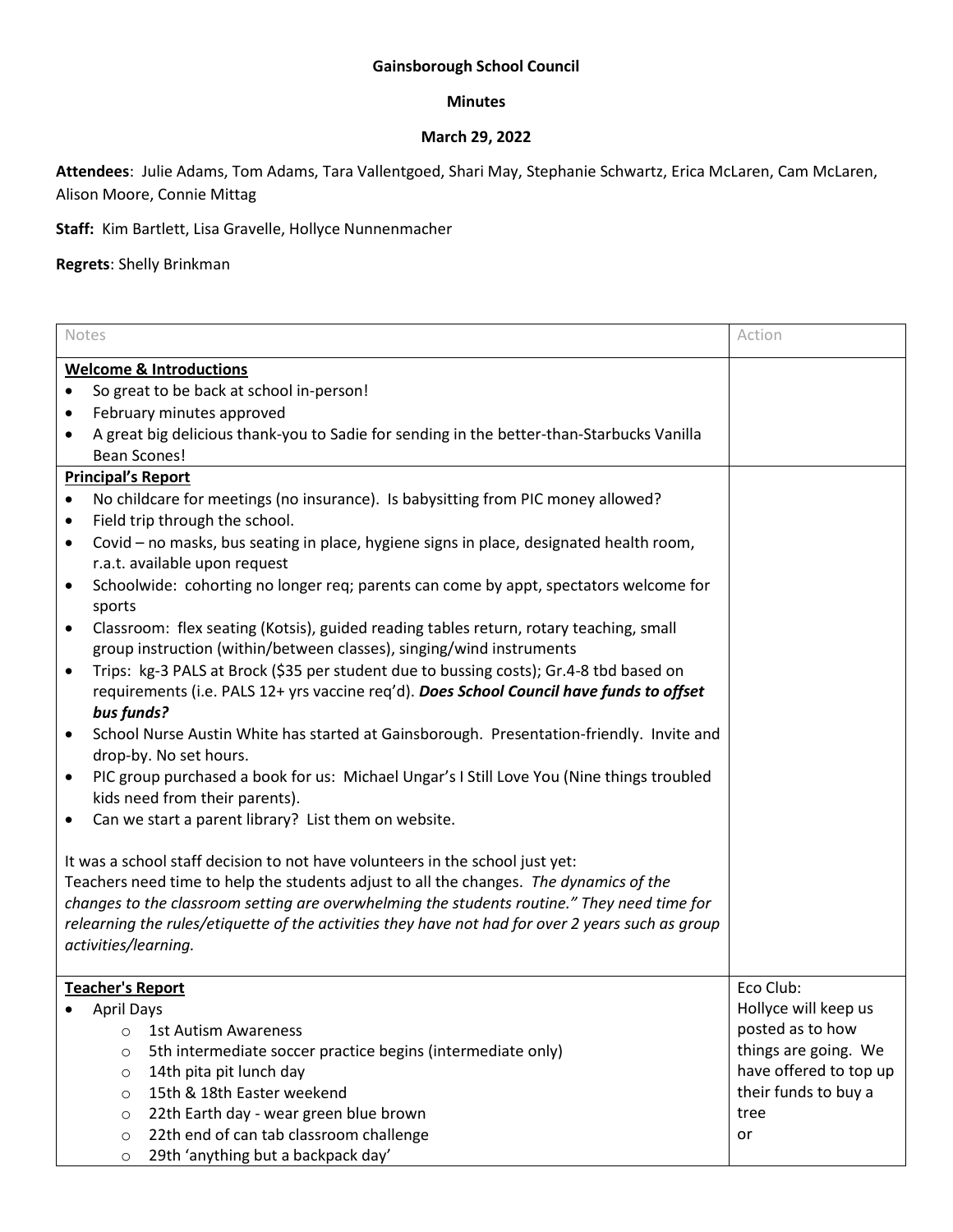| $\bullet$<br>$\bullet$                | Crazy Bread was a huge success. Kids loved it.<br>DSBN's Special Olympics Track & Field meet is on for first time in three years. Last time<br>there was 700 students in attendance. June $16th$ (rain date Jun17) at Welland Centennial.<br>T-shirt contest for students (volunteers wear them as identification) due Apr10<br>$\Omega$<br>Sports: wrapping up intramural basketball (29 students), soccer starts (mentioned<br>above), 3-pitch in June. Board decision to go just intermediate.<br>Track and field gr3-8 runs different this year: only sport students are required to try-out<br>for. Movement that this shouldn't be required. This year we may try the voluntary sign- | they buy a tree and<br>we buy a tree |  |
|---------------------------------------|---------------------------------------------------------------------------------------------------------------------------------------------------------------------------------------------------------------------------------------------------------------------------------------------------------------------------------------------------------------------------------------------------------------------------------------------------------------------------------------------------------------------------------------------------------------------------------------------------------------------------------------------------------------------------------------------|--------------------------------------|--|
|                                       | up Track: 100, 200, 400 and 800 m running go to E.L. Crossley. Field: long and triple only -<br>here at Gainsborough. More info to come after Staff Meeting tomorrow.                                                                                                                                                                                                                                                                                                                                                                                                                                                                                                                       |                                      |  |
| <b>Financial Report</b>               |                                                                                                                                                                                                                                                                                                                                                                                                                                                                                                                                                                                                                                                                                             |                                      |  |
| $\bullet$                             | FWRN LP \$7,200 donation received                                                                                                                                                                                                                                                                                                                                                                                                                                                                                                                                                                                                                                                           |                                      |  |
|                                       | When Little Caesars profit cheques are in, they will go directly eto playground fund                                                                                                                                                                                                                                                                                                                                                                                                                                                                                                                                                                                                        |                                      |  |
| $\bullet$                             | Tom motioned to move additional funds to the playground fund to total \$3,000                                                                                                                                                                                                                                                                                                                                                                                                                                                                                                                                                                                                               |                                      |  |
|                                       | (\$1,600'ish) now in preparation for Fall playground costs. PASSED.                                                                                                                                                                                                                                                                                                                                                                                                                                                                                                                                                                                                                         |                                      |  |
|                                       | <b>Fundraising</b>                                                                                                                                                                                                                                                                                                                                                                                                                                                                                                                                                                                                                                                                          | Alison: When does                    |  |
| $\bullet$                             | Not much activity for tru-earth and fundscrip                                                                                                                                                                                                                                                                                                                                                                                                                                                                                                                                                                                                                                               | fundscrop and tru-                   |  |
| $\bullet$                             | Plant fundraiser: order form shared with DSBN. They're making custom form for us. Next                                                                                                                                                                                                                                                                                                                                                                                                                                                                                                                                                                                                      | earth cut cheques                    |  |
|                                       | week it will go live for ordering. Link can send to family and friends. Orders in April 19th.                                                                                                                                                                                                                                                                                                                                                                                                                                                                                                                                                                                               |                                      |  |
| <b>PIC</b>                            | Delivery is Wed May 18.                                                                                                                                                                                                                                                                                                                                                                                                                                                                                                                                                                                                                                                                     | Alison: M&M meats                    |  |
| $\bullet$                             | Speaker series ongoing: Paul Davis May 27 & 28, May 25 outdoor play                                                                                                                                                                                                                                                                                                                                                                                                                                                                                                                                                                                                                         | donation/discount?                   |  |
|                                       |                                                                                                                                                                                                                                                                                                                                                                                                                                                                                                                                                                                                                                                                                             | Julie: Giant                         |  |
| Parent Involvement Funds (PIC \$500): |                                                                                                                                                                                                                                                                                                                                                                                                                                                                                                                                                                                                                                                                                             | Tiger/Foodland?                      |  |
|                                       | We are able to host a BBQ on June 16 <sup>th</sup>                                                                                                                                                                                                                                                                                                                                                                                                                                                                                                                                                                                                                                          |                                      |  |
|                                       | <b>New Business</b>                                                                                                                                                                                                                                                                                                                                                                                                                                                                                                                                                                                                                                                                         |                                      |  |
|                                       | Thank-you from Kubiks                                                                                                                                                                                                                                                                                                                                                                                                                                                                                                                                                                                                                                                                       |                                      |  |
|                                       | Grad - 23rd, parents involved, all details t.b.a. later                                                                                                                                                                                                                                                                                                                                                                                                                                                                                                                                                                                                                                     |                                      |  |
| <b>Next Meeting</b>                   |                                                                                                                                                                                                                                                                                                                                                                                                                                                                                                                                                                                                                                                                                             |                                      |  |
|                                       | April 26 <sup>th</sup>                                                                                                                                                                                                                                                                                                                                                                                                                                                                                                                                                                                                                                                                      |                                      |  |
|                                       | May 24 <sup>th</sup>                                                                                                                                                                                                                                                                                                                                                                                                                                                                                                                                                                                                                                                                        |                                      |  |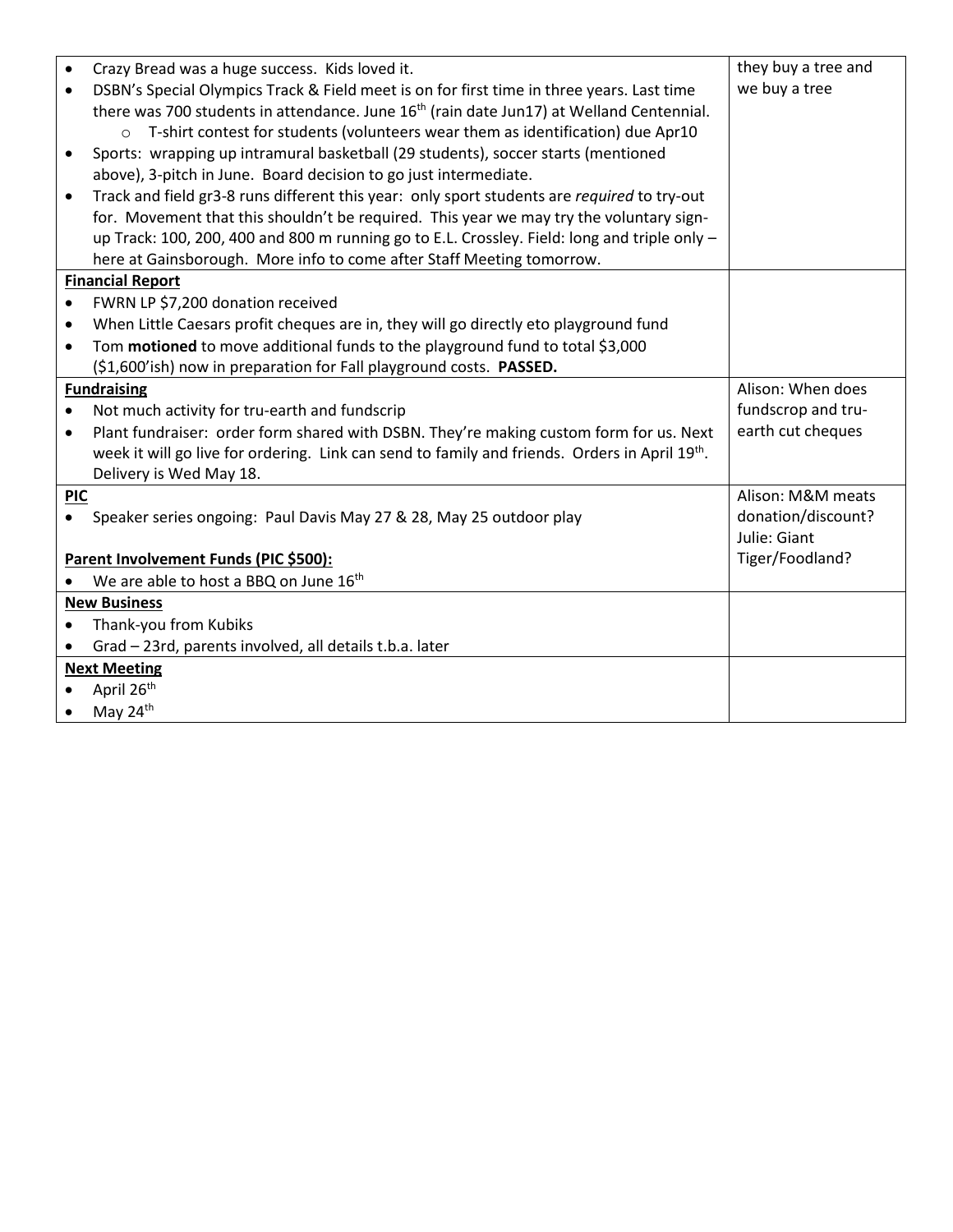

The following are examples of DSBN schools' previous use of the \$500 annual Parent Involvement Funds provided by the Ontario Ministry of Education and DSBN. The initiatives you choose to undertake need not be complex or overly time-consuming. It is important to keep in mind that these efforts made to engage parents can result in huge dividends for parents, staff and students.

- 1. School Community Night with refreshments
- 2. School Council volunteer t-shirts and pamphlets used to promote School Council
- 3. Guest speaker night
- 4. Family Math night with refreshments and numeracy hand-outs
- 5. School Council social to encourage new members
- 6. Promotional materials to encourage parent involvement in school (fridge magnets)
- 7. Family Science days
- 8. Cyber bullying presentation
- 9. Parent BBQ and information session
- 10. School Council name tags
- 11. Literacy Night
- 12. Trivia Night advertising School Council
- 13. U Power presentation
- 14. Family Fun Night
- 15. Social Media Awareness guest speaker
- 16. Parent Night about "How to Support Your Child in French Immersion"
- 17. Transition presentation for parents
- 18. Funds used for Babysitting during School Council meetings
- 19. Parent Information display
- 20. Family Picnic
- 21. Family Appreciation breakfast
- 22. Internet Safety evening
- 23. Parent Lending Library
- 24. French Café for parents throughout the year
- 25. Parent Technology Night
- 26. Joint evening with Secondary school council and feeder school councils
- 27. Family of Schools evening
- 28. Secondary evening hosting Grade 7, 8 and 9 families
- 29. School Council promotional table, clothes and banner
- 30. Advertising for speaker series